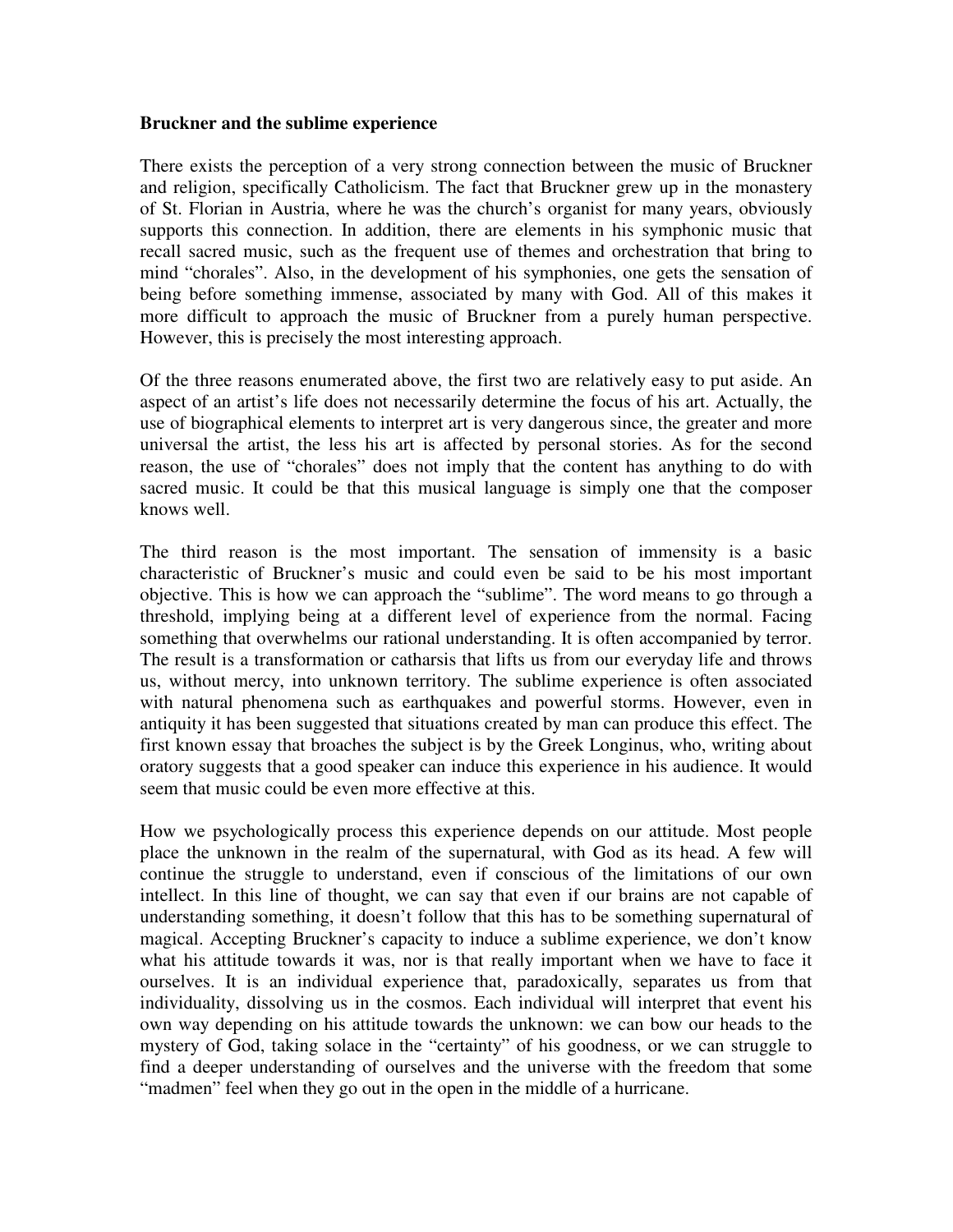Maybe if we try to understand how natural phenomena can lead us to the sublime, we can get a better understanding of the music of Bruckner. We are normally quite happy to enjoy our preeminent position in the world. We are the most intelligent and the "fittest" creatures on this planet, and maybe in the entire universe. We believe that we can control our environment, and this gives us comfort. The civilized society we live in, with its laws and moral rules, gives us security. To experience an absolutely amoral earthquake can shake that comfort and security so violently that our intellect is not capable of assimilating our vulnerability.

It is surprising that a catholic "peasant" like Bruckner would be capable of composing music that can evoke the telluric force of an earthquake. What complex passions must have existed inside that man! We can hear how he does it: with hypnotic repetition of simple melodic phrases, with long *crescendos*, and with overwhelming masses of sound. This is how he makes us face the terror of the abyss, the unknown. This abyss attracts us with an elemental erotic force because it is a place where opposites can coexist: we can be and not be at the same time. My own experience teaches me that, when you enter Bruckner's world, what you can hear and feel there becomes a necessity. It is a place where one can find roads that enable us to make contact with profound parts of our being that are normally closed to our consciousness.

Although the idea of the sublime can be found in all the music of Bruckner, it is in the last three symphonies where the composer, in his maturity, inspires this experience most effectively. And it is the Adagio of the Eighth Symphony that is usually associated with the strongest sublime experience. Some even consider this the greatest adagio ever composed.

Looking more closely at the Eighth Symphony, one finds that it is in the tonality of C minor, which is associated with tragedy, and specifically with individual tragedy: man confronting his destiny. This individuality is an essential part of the heroic ethic, assuming that we face that destiny with strength and courage. Typical of this approach is Beethoven's Fifth Symphony in the same key of C minor. In fact, the first movement of the Bruckner symphony has a marked heroic attitude that begins with the main theme, which is rhythmically related to the Siegfried *leitmotif* from Wagner's Ring of the Nibelung (the *leitmotif* is played, in its original form, by the horns during the long ascent to the sublime climax of the Adagio). The Scherzo, typical of Bruckner, is a demonic dance, while the Trio seems to be the polar opposite of this, full of very un-heroic nostalgia, but in any case very human. It is interesting that the Scherzo is the second movement, as in Beethoven's Ninth. In this manner, the first two movements, also the shortest, combine to form the first part of a great symphonic triptych.

The famous Adagio has three great sections and a Coda, with two thematic groups in each section. The first thematic group is visionary, with musical lines of great length: these are characteristics associated with the heroic ethic. The second group is more emotional and personal. The first two sections present and develop the themes. In the third section, building on the first thematic group, we reach the climax, coming face to